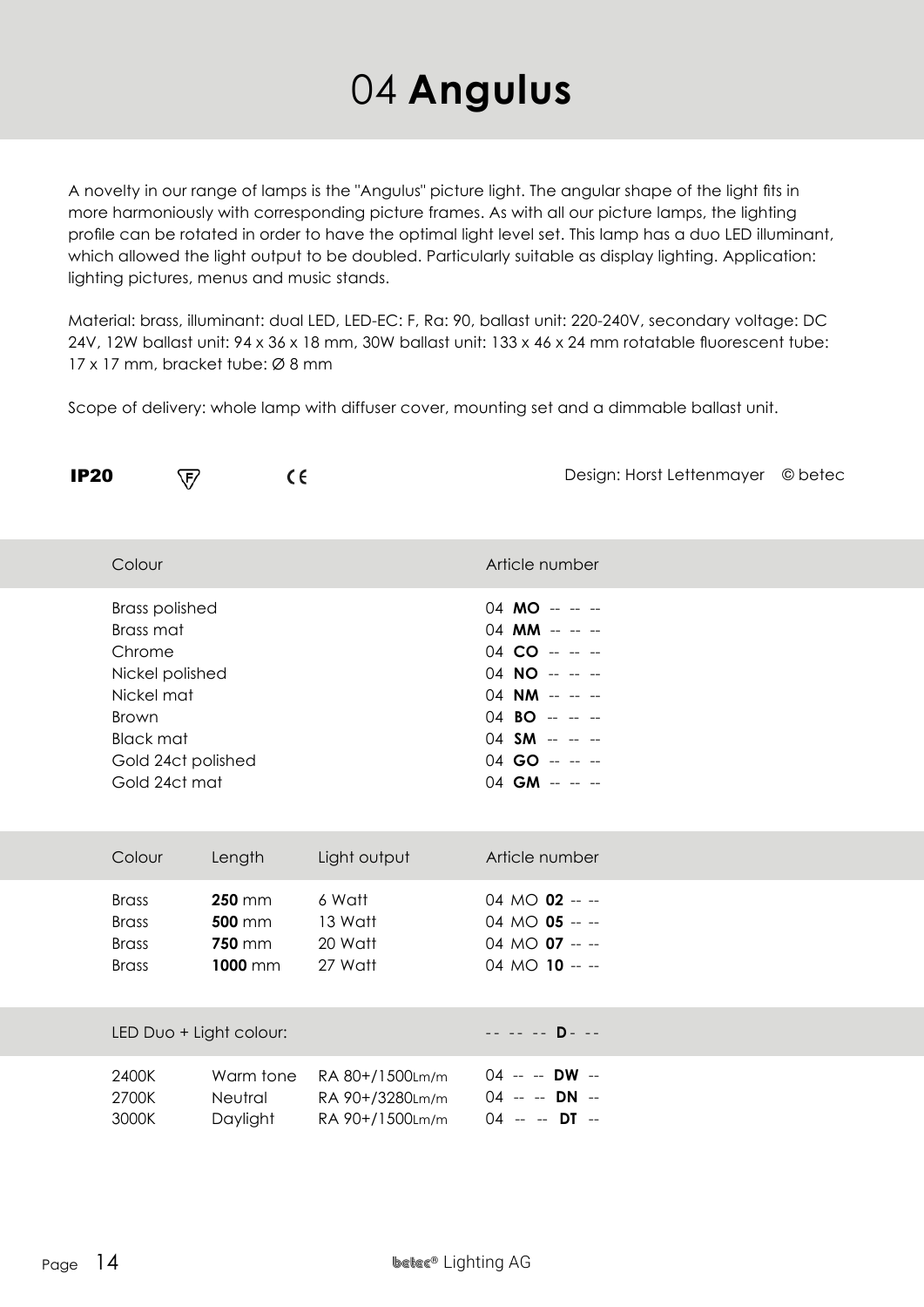

| Arm Type                                      | Width                      | Article number                                  |                     |
|-----------------------------------------------|----------------------------|-------------------------------------------------|---------------------|
| Type 15<br>Type 20<br>Type 25<br>Coupling arm | 150 mm<br>200 mm<br>250 mm | $04 - - - 15$<br>$04 - - - 20$<br>$04 - - - 25$ |                     |
| 15 cm<br>Type 15                              | 20 cm<br>Type 20           | 25 cm<br>Type 25                                | <b>Coupling arm</b> |
| Special option touch dimmer                   |                            | Article number                                  |                     |
| $IG -$<br>Leuchte-<br>pete<br>$EVG +$         |                            | 50TD01LD24                                      |                     |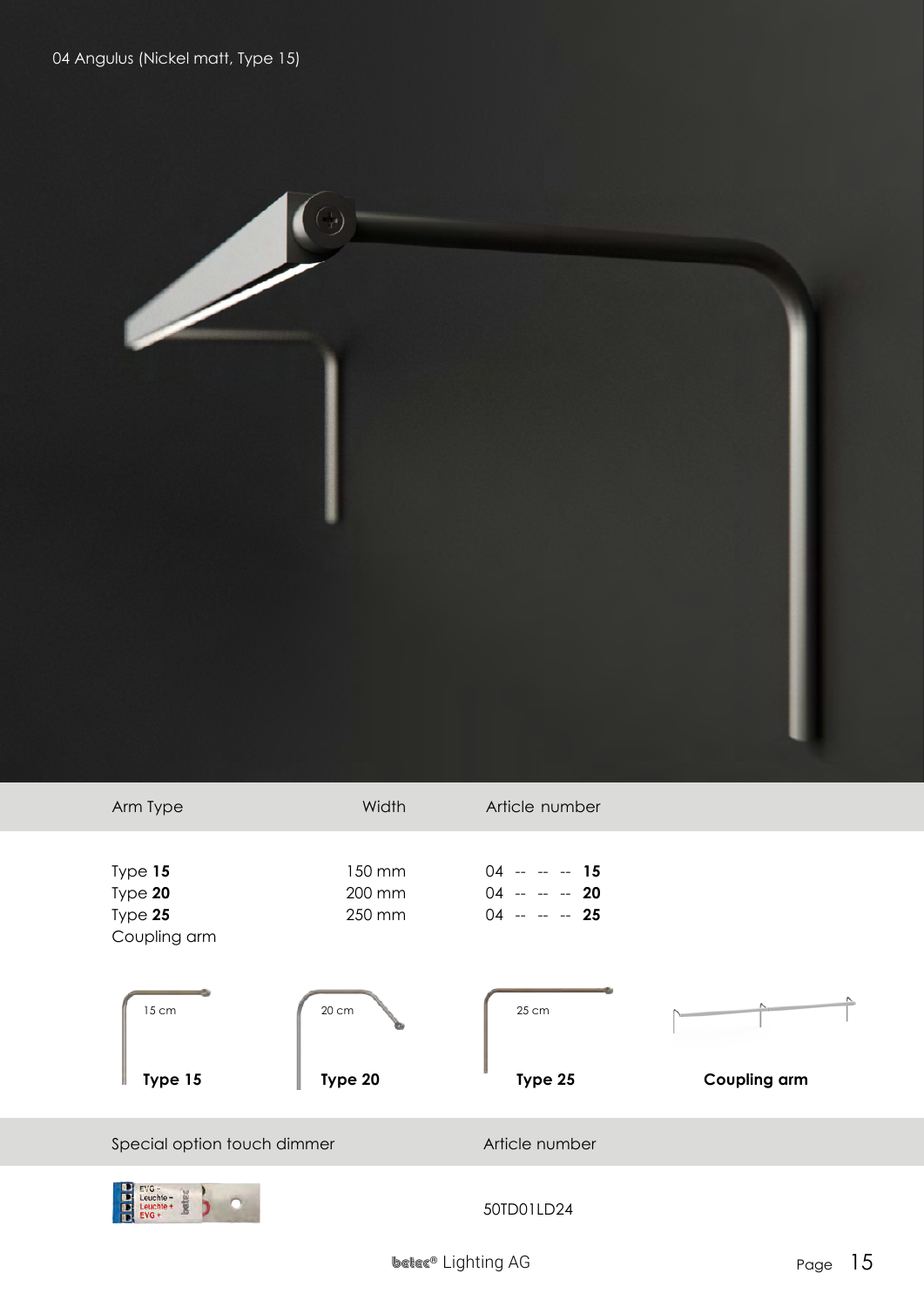